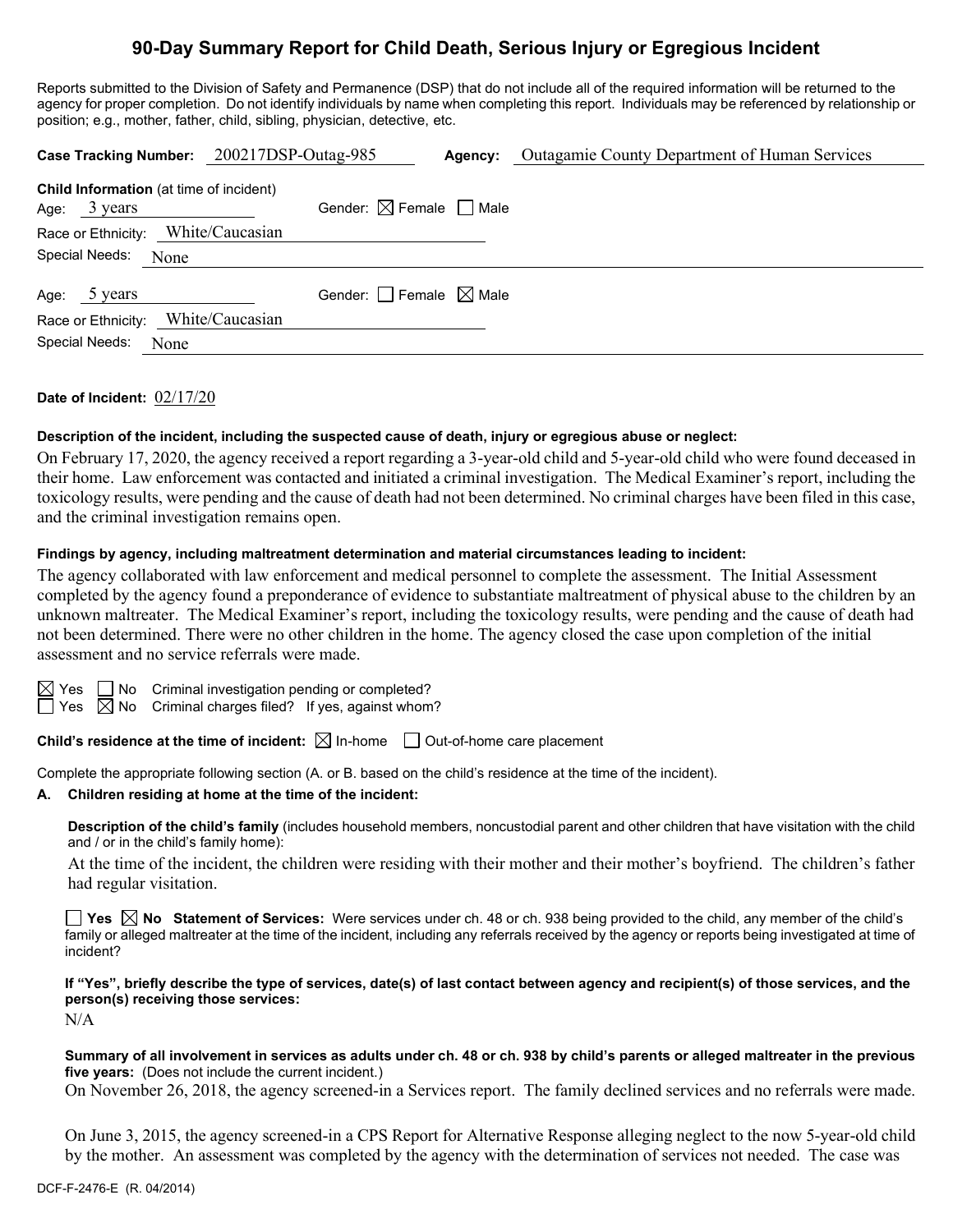closed upon completion of the Initial Assessment.

On March 28, 2015, the agency screened-in a CPS Report alleging neglect to the now 5-year-old child by his mother and father. An assessment was completed by the agency and the allegation of neglect was unsubstantiated. The case was closed upon completion of the Initial Assessment.

February 16, 2015, the agency screened-in a CPS Report alleging neglect to the children's now 12-year-old half-sister by the mother and the children's father. An assessment was completed by the agency and the allegation of neglect was unsubstantiated. The case was closed upon completion of the Initial Assessment.

#### **Summary of actions taken by the agency under ch. 48, including any investigation of a report or referrals to services involving the child, any member of the child's family living in this household and the child's parents and alleged maltreater.** (Does not include the current incident.)

(Note: Screened out reports listed in this section may include only the date of the report, screening decision, and if a referral to services occurred at Access. Reports that do not constitute a reasonable suspicion of maltreatment or a reason to believe that the child is threatened with harm are not required to be screened in for an Initial Assessment, and no further action is required by the agency.)

On July 18, 2019, the agency screened-out a CPS Report.

On November 26, 2018, the agency screened-in a Services report. The family declined services and no referrals were made.

On October 3, 2017, the agency screened-out a CPS Report.

On June 3, 2015, the agency screened-in a CPS Report for Alternative Response alleging neglect to the now 5-year-old child by the mother. An assessment was completed by the agency with the determination of services not needed. The case was closed upon completion of the Initial Assessment.

On May 21, 2015, the agency screened-out a CPS Report.

On March 28, 2015, the agency screened-in a CPS report alleging neglect to the now 5-year-old child by his mother and father. An assessment was completed by the agency and the allegation of neglect was unsubstantiated. The case was closed upon completion of the Initial Assessment.

On March 2, 2015, the agency screened-out a CPS Report.

On February 16, 2015, the agency screened-in a CPS report alleging neglect to the children's now 12-year-old half-sister by the mother and the children's father. An assessment was completed by the agency and the allegation of neglect was unsubstantiated. The case was closed upon completion of the Initial Assessment.

On August 19, 2014, the agency screened-in a CPS report alleging sexual abuse to the children's now 12-year-old half-sister by the mother. An assessment was completed by the agency and the allegation of sexual abuse was unsubstantiated. The case was closed upon completion of the Initial Assessment.

On April 1, 2014, the agency screened-out a CPS Report.

On May 18, 2010, the agency screened-out a CPS Report.

On April 11, 2010, the agency screened-out a CPS Report.

On August 18, 2009, the agency screened-in a CPS report alleging physical abuse to the children's now 12-year-old half-sister by the mother. An assessment was completed by the agency and the allegations of neglect and physical abuse were unsubstantiated. The case was closed upon completion of the Initial Assessment.

On June 16, 2009, the agency screened-in a CPS Report alleging neglect and physical abuse to the children's now 12-year-old half-sister by the mother and the half-sister's father. An assessment was completed by the agency and the allegations of